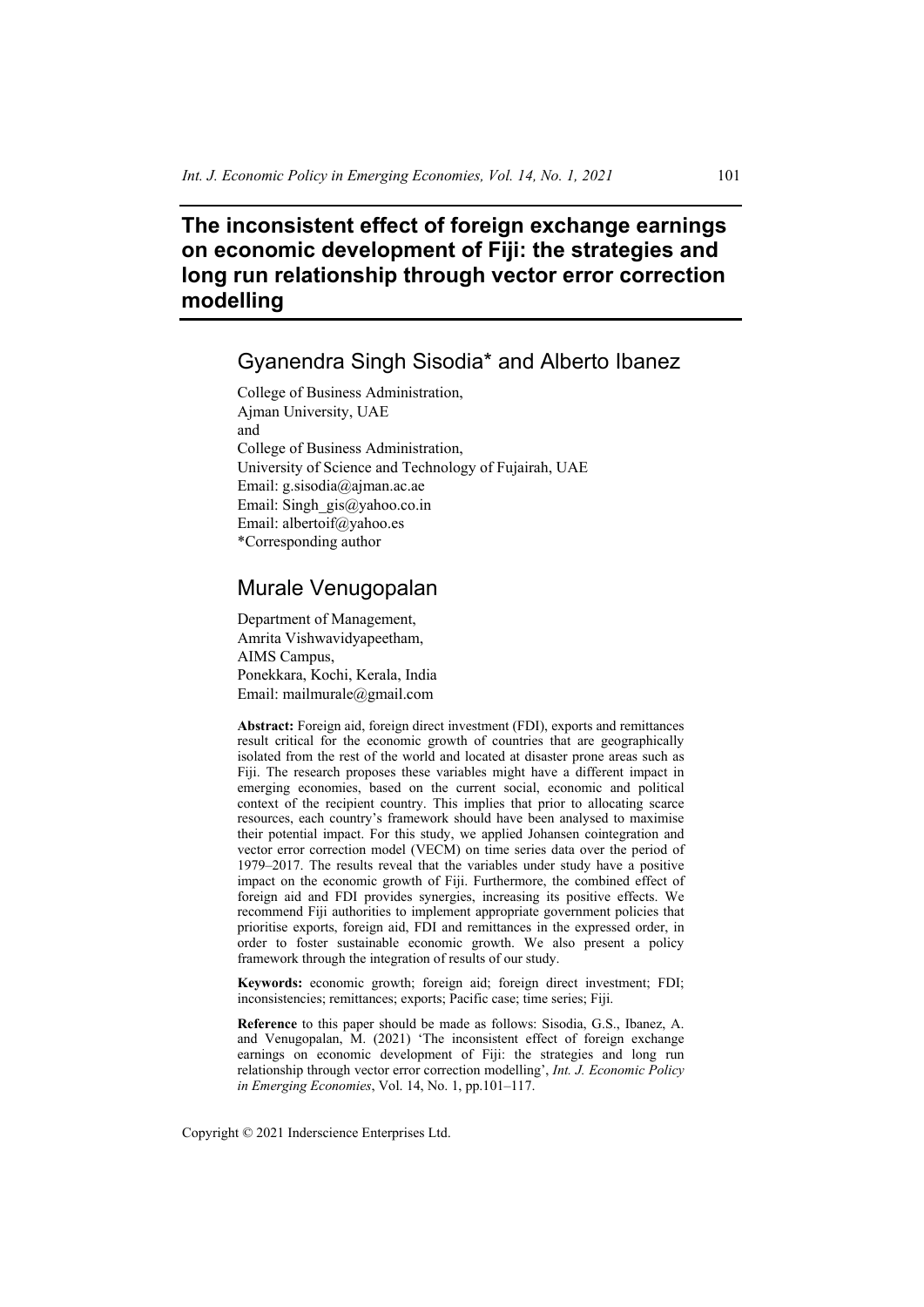### 102 *G.S. Sisodia et al.*

**Biographical notes:** Gyanendra Singh Sisodia is currently a Professor (Associate) at the College of Business Administration at Ajman University in the United Arab Emirates. He is also serving as an Affiliated Professor at Centrum Business School, Peru. He holds 14+ years of experience in teaching, research and industry. He earned his PhD in Management at University of Porto, Portugal and Post-doctorate at Ghent University, Belgium. He is a keen researcher and his research interests include strategy, renewable energy investments, policy, business modelling, project evaluation, business risks, environmental economics, etc.

Alberto Ibanez received his Bachelor in Computer Science and MBA from Millersvillle University the University of Houston, U.S respectively. He earned his PhD in Business management in 2011 at King Juan Carlos University, Spain. He has total 25 years of experience; 17 years in The Business School of Navarra, Spain, as the MBA Director, International Affairs Director, Academic Dean and Chief Executive Officer. The five years at Sacred Heart University in the US as the International Executive Manager and Business Developer. Currently, he is working for University of Science and Technology of Fujairah, UAE.

Murale Venugopalan is an Associate Professor at Amrita University, India. In his previous assignments, he had served in the roles of an academic in the Ministry of Technical Education, Oman, and also as a Visiting Researcher at USI Università della Svizzera Lugano, Switzerland. She is the winner of the prestigious Swiss Government Excellence Post-Doctoral Scholarship (ESKAS). She had teaching experiences at the Executive Master and Bachelor level and taught extensively across the country at institutions namely IBS Hyderabad (IFHE University), Karunya University, SCMS Cochin. She had published journals of repute and presented his ideas in several significant conferences like IAM Conference of AOM, ESA, organised by professional bodies of Asia and Europe.

## **1 Introduction**

Fiji faces several economic challenges arising from its small size, limited natural resources, and distance from major markets (The World Bank Group, 2016). Fiji, similar to other Pacific small island developing states (Pacific SIDS), has been dependent on foreign exchange receipts to stabilise its balance of payments. The major contributors to Fiji's foreign exchange earnings can include export receipts, personal remittances, foreign aid receipts, and foreign direct investment (FDI). Studies also examined the relationship between major foreign exchange receipts and economic growth in developed (Lee and Brahmasrene, 2013) and developing countries (Rapetti et al., 2012; Ahmad et al., 2012; Kumar, 2010a, 2010b; Mishi and Kapingura, 2013). The present study applies specifically to developing economies. A few studies were noted for Pacific SIDS, including Fiji. Qasenivalu (2008) and Narayan (2004) studied the impact of exports on Fiji's economic growth. The present study applies specifically to developing economies such as Fiji.

On the impact of foreign aid on Fiji, the study conducted by Chen and Singh (2014) using an endogenous production framework concluded that foreign aid had a positive impact on GDP growth. Conversely, Mallik (2008), using a cointegration approach, reported a consistent negative impact of foreign aid on economic growth in African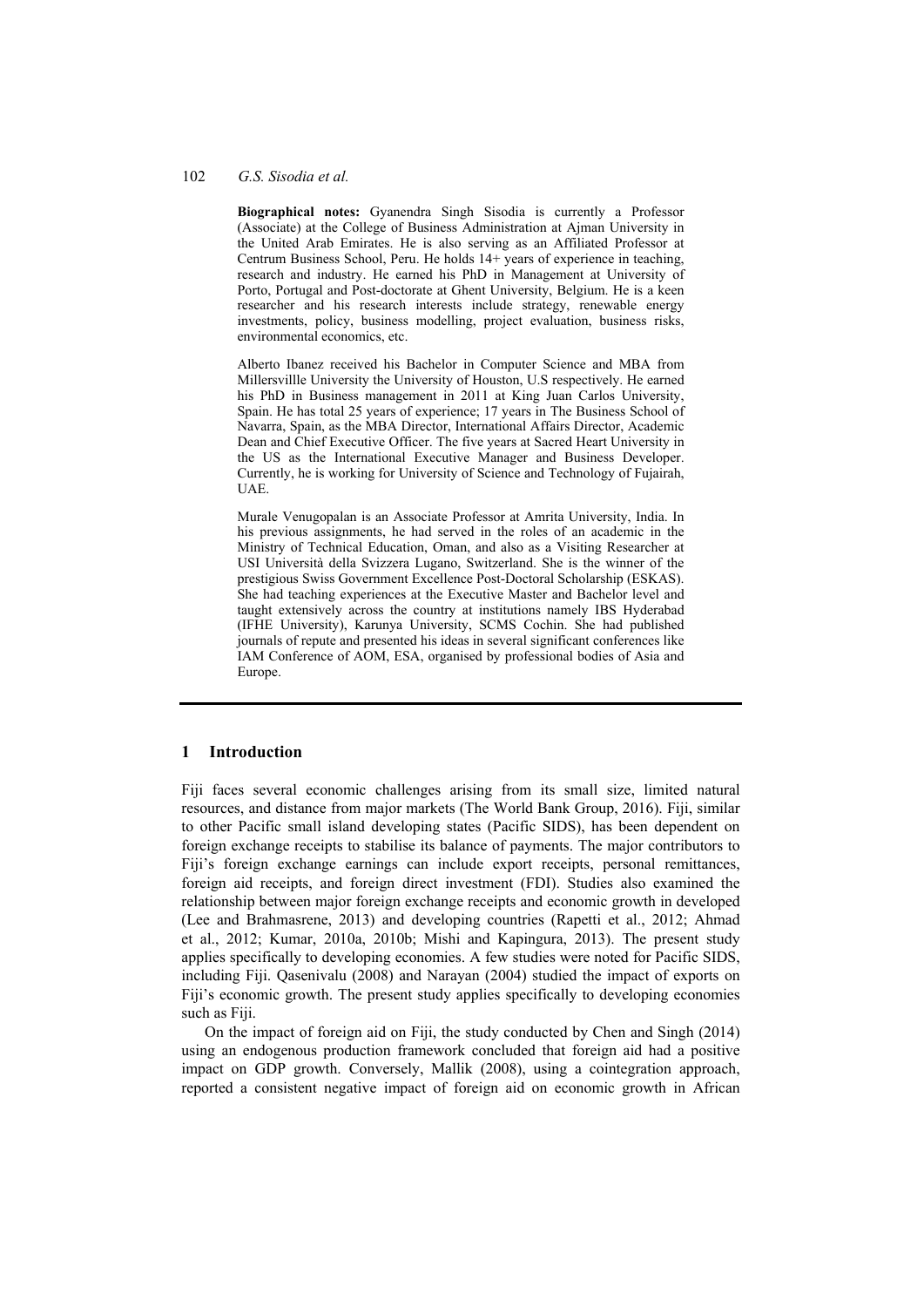countries, while Rao et al. (2007) observed that foreign aid has a negligible impact on economic growth. Similar inconsistent results on the relationship between foreign aid and economic growth are found in the literature for different countries and regions along the last 50 years. These conflicting results proposed a further inquiry in the present research. Each country specific context and time frame might affect the impact of foreign aid on economic growth (Oprsal et al., 2016).

For the purpose of this study, foreign aid is limited to the net official development assistance and net official aid received by Fiji. Personal remittances include personal transfers in cash or in kind. Exports include goods and services. Finally, FDI includes equity capital, reinvested earnings, and other capital. Studies found in the literature also individually examined the relationship between the economic growth and foreign exchange earnings flowing from foreign official aid, personal remittances, exports and FDI.

This study focuses on the impact of foreign exchange earnings coming from foreign official aid, personal remittances, FDI and exports of goods and services on Fiji's GDP, and its potential synergies over the period of 1979–2017. It is hypothesised that, based on previous research, all four have a positive impact on Fiji's GDP. Foreign aid represents a special case in the study, due to the inconsistencies found in the literature review. However, to the best of our understanding, we have not found any study that has examined the combined effect of remittances, FDI, exports and foreign aid on economic growth over the period of 1979–2017 through the current method employed in this study. Thus, the research question for this study is:

What are the effects of foreign exchange earnings from exports, personal remittances, FDI and foreign aid on Fiji's GDP and its economic growth?

The subsequent sections of this study are as follows: Section 2 reviews the literature that addresses the key relevant studies that examine the impact of foreign aid, personal remittances, FDI and exports on economic growth. This section also puts forth the major hypotheses and the conceptual framework. Section 3 outlines the methodology adopted to address this study followed by results. Section 4 focuses on the discussion and policy implications of the findings. Finally, the last section concludes the study along with limitations and presents tentative recommendations.

### **2 Literature review**

#### *2.1 Impact of foreign aid and FDI on the economic growth*

The impact of foreign official aid on economic growth remains a controversial topic with numerous studies showing positive, negligible as well as negative impacts. The classic study by Griffin and Enos (1970) was conducted on 27 countries and established a negative relationship between growth and foreign aid. The technique used was simple correlation on panel data. Boone (1996), using simple linear regression, found no significant relationship between economic growth and foreign aid. Whereas, Lensink and White (2001) as well as Easterly (2003) results indicate that foreign aid might not be an effective factor to scale economic growth. Rao et al. (2007) were able to find a positive but negligible impact of foreign aid on country's growth, while Ekanayake and Chatrna (2010) reported mixed results, with positive and negative impacts, depending on the region studied. They studied the panel data of 85 countries from the year 1980 to 2007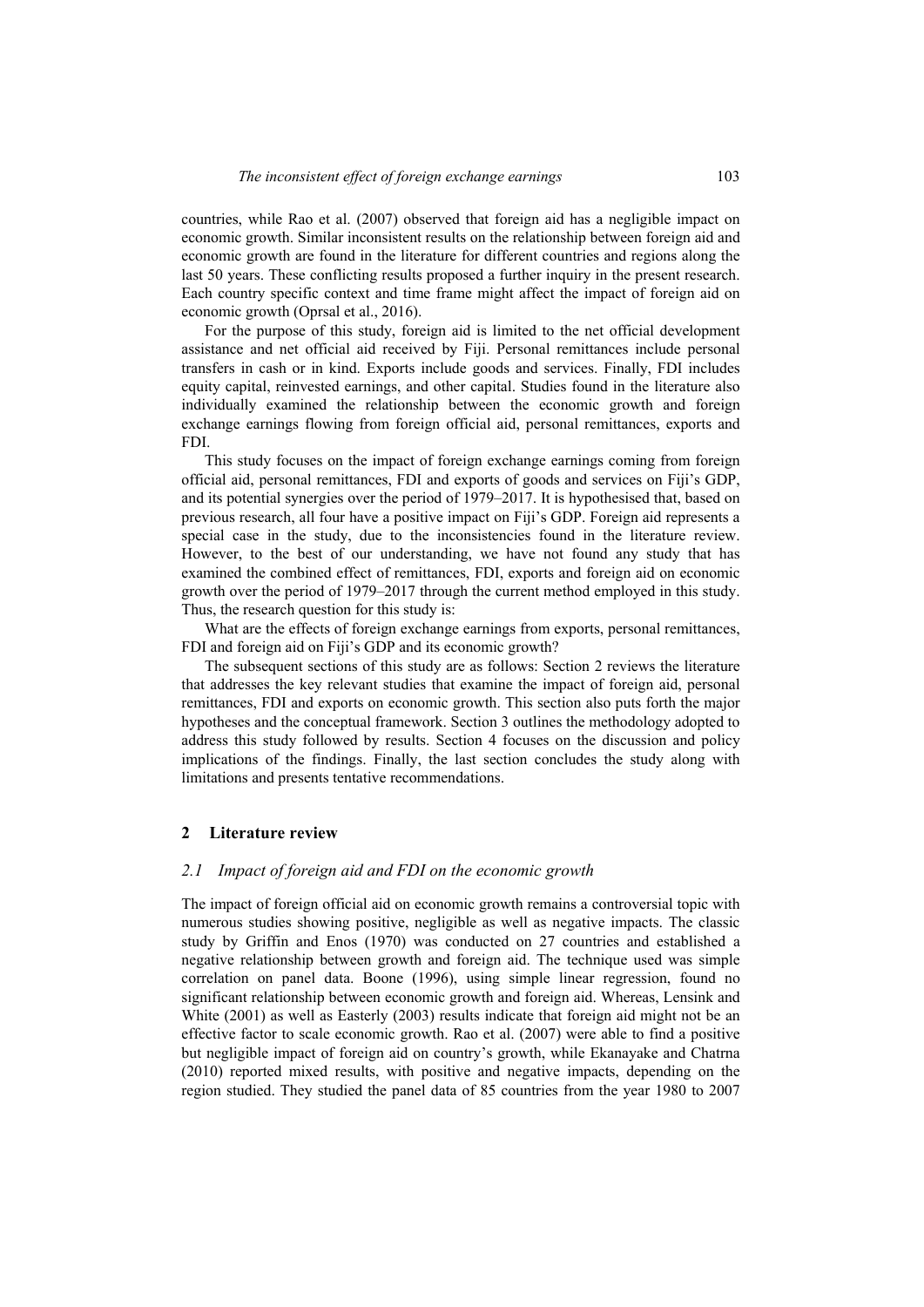and examined foreign aid effects on the economic growth. Countries studied were located in Asia, Africa, Latin America and the Caribbean. The results from this study were mixed. The only region that demonstrated a positive and significant impact of foreign aid on economic growth was Africa. The authors attributed the positive impact of foreign aid in the African region to the fact that it was the largest recipient. In terms of income levels, the study showed that foreign aid had a negative impact on low to medium income countries, whereas the low-income countries showed a positive impact.

More recent studies, using contemporary techniques, support these previous findings. Mallik (2008), using a cointegration approach, reported a clear and consistent negative impact of foreign aid on economic growth in African countries. These countries became dependant over time on foreign aid, hindering their growth. The results of Ekanayake and Chatrna (2010) and Mcmillan (2011) also supported these findings. Tadesse (2011) also using a cointegration approach, found that foreign aid in Ethiopia had a negative impact on the country's growth, as a result of inadequate policies. A cointegration approach used by Hamid (2013) for Egypt also presented the negative impact of foreign aid in fostering economic growth. More recently, Dreher (2015) stated the lack of correlation between foreign aid and economic growth.

On the other hand, Burnside and Dollar (1997) also found a positive impact of foreign aid on economic growth. This was possible, as long as positive economic policies were implemented. It needed to be further studied if economic growth was the result of these policies, as much as foreign aid, or the degree of convergence between the two variables. Burnside and Dollar (2004) supported the critical role of positive economic policies as the key factor for foreign aid to foster growth. A study by Hansen and Tarp (2001) also backed up the findings of Burnside and Dollar's (1997, 2004) stating that the positive impact of foreign aid resulted from investment, rather than consumption.

Moreira (2005), as well as Camelia and Sanjay (2009) also reported that foreign aid had a greater effect on growth in the long run, supporting its positive effect. The study conducted by Fasanya and Onakoya (2012) in Nigeria applying the neoclassical modelling analytical framework likewise found a significant positive impact of foreign aid on economic growth.

In the case of Fiji, the study conducted by Chen and Singh (2014), applied two-stage least squares and three-stage least squares to assess foreign aid's impact on the economy. The results provide evidences that foreign aid reduces poverty and positively affects economic growth by fostering domestic investment, as long as positive macroeconomic policies are implemented. Since the first coup d'état in 1987, the social and political context in Fiji has constantly being changing. The 2000 and 2006 coups, further increased political instability. Therefore, it is essential to understand the current effect of foreign aid within the new context.

In summary, these inconsistent results along the last 50 years open up an academic debate on how regional and local specific circumstances might affect the relationship between foreign aid and economic growth. The hypothesis 1 (H1) tests the impact of foreign aid on the Fijian economic growth.

H1 Foreign aid leads to higher economic growth.

According to Wong et al. (2019) Asian developing economies are significantly increasing their inflows of FDI. FDI fosters economic growth by transferring capital, technology and knowledge to the recipient country (Jahfer and Inoue, 2014; Al Mamun and Sohag, 2015; Chrysostome and Lupto, 2011; Nikensari et al., 2019; Maniak and Milaszewicz, 2008).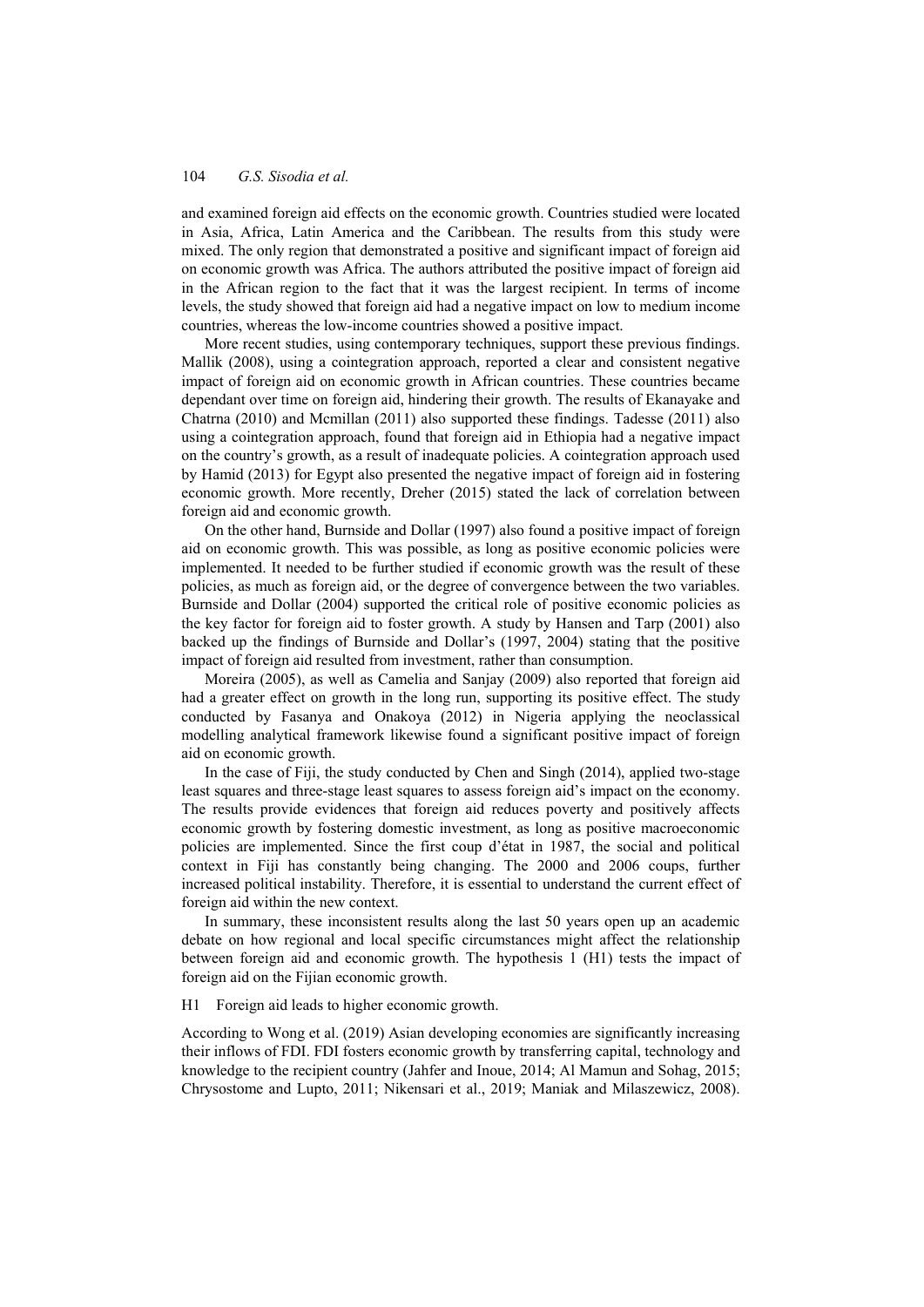Furthermore, as opposed to foreign aid, FDI represents a long-term investment, which implies that it provides a more stable flow of capital along time. According to Nolintha and Yee (2016) FDI might increase income inequality based on the FDI flows, which might lead to inequalities in consumption expenditure. Government policies for FDI allocation can mitigate this effect. Iamsiraroj (2016) indicates FDI provides a positive impact on economic growth within the recipient countries. Makun (2018), corroborates these findings and, in the case of Fiji, the positive impact of FDI on economic growth is noticed in the short, as well as the long run. Therefore, the Hypothesis 2 (H2) tests the role of FDI on the economic growth of Fiji.

H2 Higher FDI leads to higher economic growth in Fiji.

### *2.2 Impacts of personal remittances*

In 2017, total global remittance inflows surpassed \$613 billion worldwide (The World Bank Report, 2018). Only five of the last 47 years have experienced a decline in remittances inflows (The World Bank Report, 2018). These five years with negative growth in remittances coincide with the mid 80's and late 90's global crisis. In the case of Fiji, \$86 million were received in 2017. This represents an increase of 7.5% from the 2016 (The World Bank Report, 2018). However, from 2001 to 2017, remittances have contributed to foster Fiji's GDP between 4 and 6% every year (The World Bank Report, 2018).

The research on the impact of remittances on economic growth has found mix results (Mishi and Kapingura, 2013). According to Subramanian and Satyanath (2004), "remittances can help improve a country's development prospects, maintain macroeconomic stability, mitigate the impact of adverse shocks, and reduce poverty." In the similar lines, Giuliano and Ruiz-Arranz (2009) found a positive relation between remittances and economic growth in countries with a less developed financial system. In this case, remittances act as a capital allocator contributing to economic growth. Ramirez and Sharma (2008), found similar results. Conversely, Chami et al. (2005) concluded remittances negatively affected the economic growth.

The macroeconomic impacts of remittances have been disregarded, because when they are received by workers, it is usually used for consumption and therefore, have little or no effect on investment (Fayissa, 2008). The author studied the aggregate impact of remittances on economic growth using an unbalanced panel data spanning from 1980 to 2004 for 37 African countries. The key findings from this study propose that remittances tend to boost growth in countries where financial systems are less developed. It is believed that remittances provide an alternative way to finance investments and assist in overcoming liquidity constraints. The study also found that for African countries there was an increase in the GDP per capita income, for each unit increase in remittances. In Fiji, migrants might want to invest their savings in small businesses, the real estate sector or other assets in their own country because of the better knowledge of the local market (Stahl and Arnold, 1986). From 2008 to 2015, there has been a steady increase in remittances inflows to Fiji (The World Bank Report, 2018). However, in 2016 there was a sharp decrease in remittances inflows to Fiji. According to the The World Bank Group (2017), this decline was due to oil prices coming down and the slow economic growth in the traditional countries where Fijians migrate. Chen and Jayaraman (2016) focused on the interaction between remittances and growth in Fiji. They found a positive relation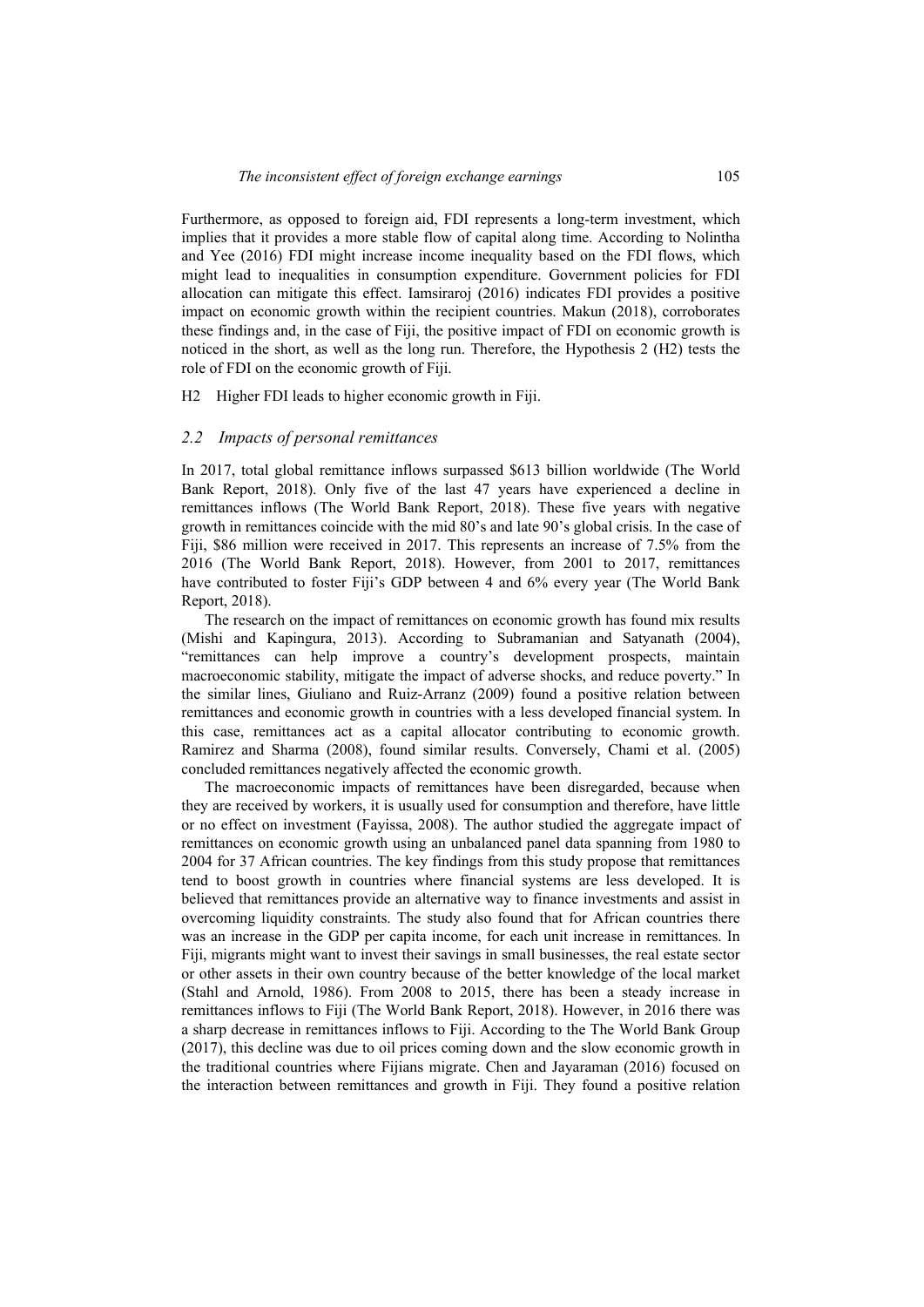between the two variables. More recently, Makun (2018) also supported these findings for Fiji. Thus, the Hypothesis 3 (H3) tests the impact of personal remittances on the economic growth.

H3 Higher remittances positively affects the economic growth of Fiji.

## *2.3 Impacts of exports*

For Pacific SIDS, one of the key sources of foreign exchange earnings is the export of goods and services. These earnings allow the creation of employment and reduce the deficit on the balance of payments. Studies have been conducted on the subject, utilising a variety of data and methodologies, focusing on different regions. Dritsaki and Stiakakis (2014), Shahbaz et al. (2013), Tekin (2012) and Berg and Schmidt (1994) conclude that a growth in exports is linked to an increase in economic growth, thereby implying a positive relationship between economic growth and the growth of the export sector. Similarly, Crespo-Cuaresma and Wörz (2003), Srinivasan and Bhagwati (2001) and Greenaway et al. (1999a, 1999b) address the importance of export structures and conclude that countries that focus on exporting intermediate and raw goods suffer a more negative impact due to changes in the international market compared to countries who focus on exporting manufactured goods. Narayan et al. (2008) studied the evolution of import-export ratios for Fiji and projected that imports will exceed exports at least until 2020. These systemic trade balance deficits might have a negative impact on economic growth in the long run. This trade deficit is further aggravated by the fact that Fiji is an export hub for the entire region, thus, from the total export of Fiji, one third originates from imported goods that are re-exported to other Pacific countries (Workman, 2018). Therefore, the Hypothesis 4 (H4) tests the role of exports on the economic growth of Fiji. Figure 1 presents the conceptual framework and model design.

H4 Higher exports lead to higher economic growth in Fiji.



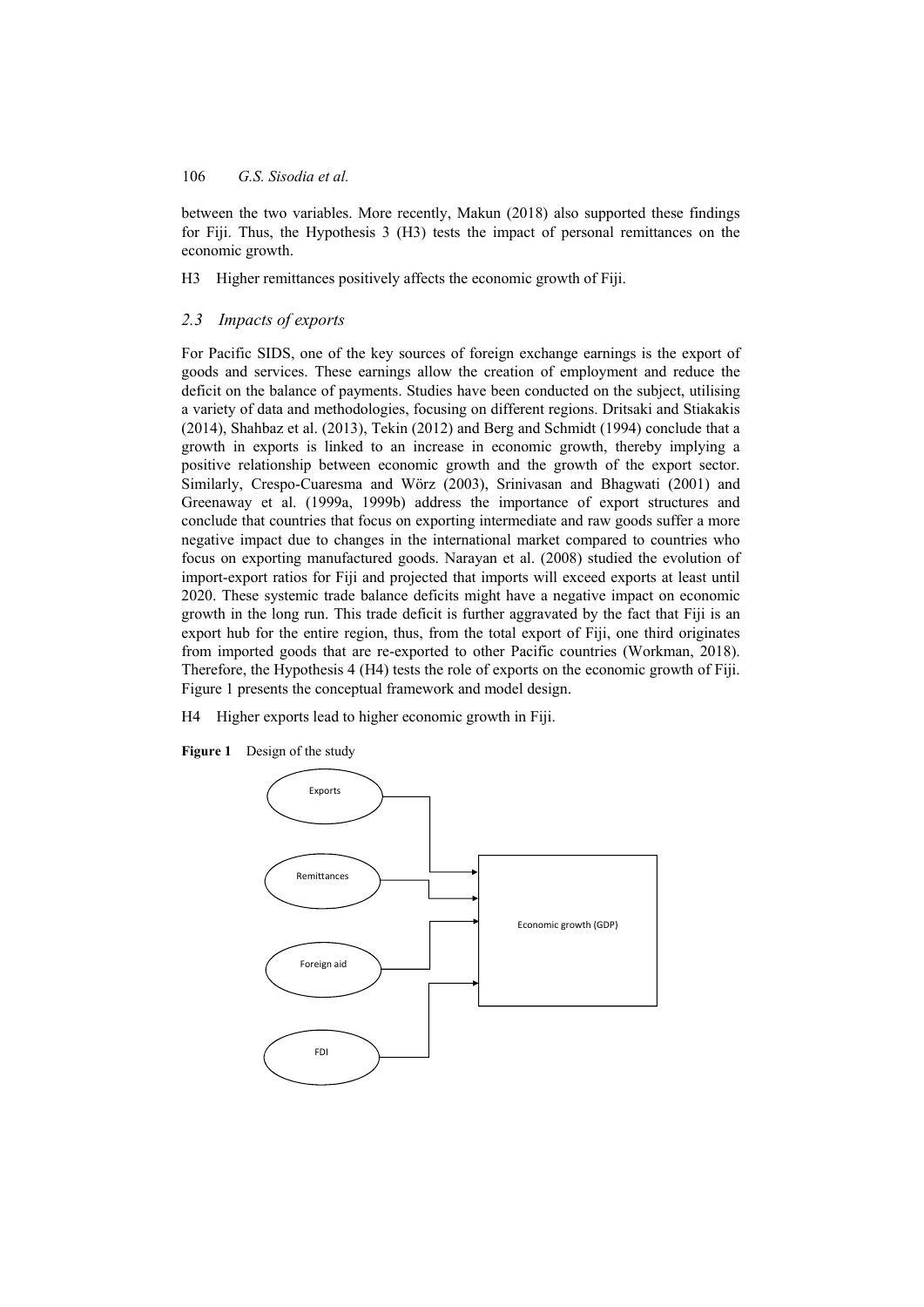### *2.4 Contribution of this study to the literature*

The main contribution of this article arises from the inconsistent results found in the literature review on the impact of the variables under study on economic growth. These conflicting results, along with the findings of the present study are analysed in the discussion section. The fact that each country has a distinctive social, political and economic context that evolves over time, has direct implications on the way policy should be implemented in order to prioritise the allocation of scarce resources.

The second contribution of this article consist of the combined study of remittances, export, FDI, and foreign aid. Previous studies addressed these variables and their impact on economic growth individually or in combination with other variables. The convergent effect of foreign aid and FDI also explains the effects of other explanatory variables (exports and remittances) on the economic growth.

The third contribution is based on the methodology employed. Previous articles used two and three stage least square, OLS, panel data and other time series modelling methods, whereas this study modelled the results through Johansen cointegration and vector error correction model (VECM) with a time frame of 1979 to 2017 that has not been studied previously in the context of Fiji.

### **3 Methodology and results**

In this study, the time series dataset of Fiji over the period 1979–2017 was obtained from The World Bank. For the economic growth, we have used the GDP as our dependent variable. Explanatory variables followed by the literature review used for modelling are:

- 1 exports value of goods and services
- 2 personal remittances received
- 3 net official development assistance and official aid received
- 4 FDI.

With the data mentioned in the above section, the following two econometric models address our research question.

$$
Yt(GDP) = c + (c1) Exp + (c2) FA + (c3) FDI + (c4) Rem + \mu
$$
 (1)

$$
Yt(GDP) = c + (cl) Exp + (c2) FA*FDI + (c3) Rem + \mu
$$
\n(2)

where GDP is a natural log of GDP, Exp is a natural log of export of goods and services, RMT refers to natural log of personal remittances received, FA represents foreign aid which is natural log of net official development assistance and official aid received, and ln FDI is a natural log of FDI. Further, c represents constant; c1, c2, c3, etc., refers to coefficient of the variables used in the model and t in Yt represents time series from quarter 1 of 1979 to quarter 4 of 2017.

To reduce the effect of variables with large quantitative values, the logarithmic function was applied. A similar approach was also followed by Sisodia et al. (2016) and Sisodia and Soares (2015). For the variables, we observed the unit roots through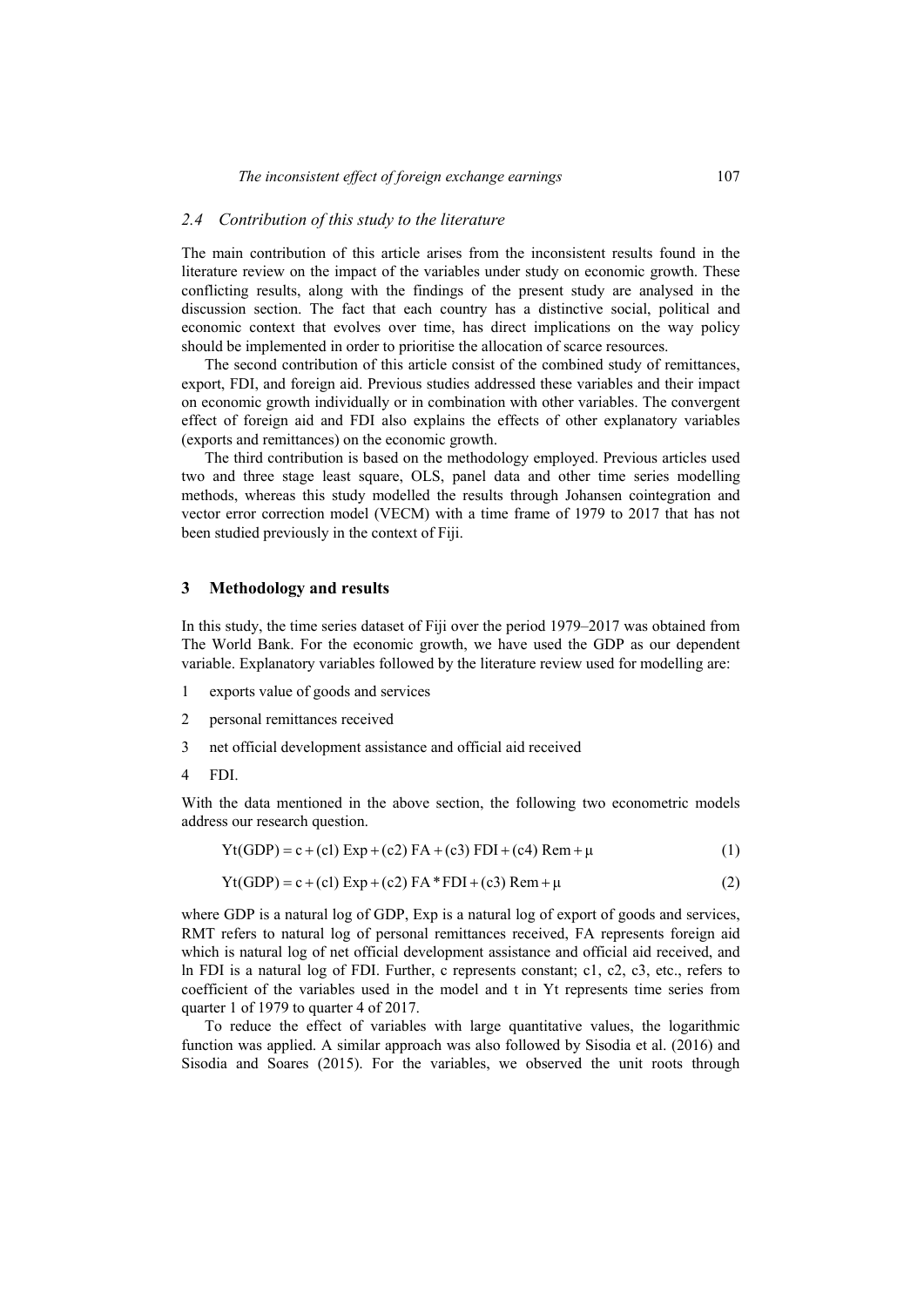augmented Dickey Fuller and Phiilips-Perron method. We have applied the first difference across all the variable to compute results for our model.

Time series econometric represents one of the key methods found in the economics literature. Our data represents observations at regular frequency from 1979–2017. Therefore, time series analysis was the most appropriate method to address our research question. However, the series used is very long (beginning from 1979) and may incorporate sequence of events/trends, such as political instability, coups, and natural disasters that were witnessed in Fiji.

To incorporate the multivariate time series, literature suggests the usage of different methodologies, such as vector auto regressive model (Shahbaz et al., 2013), auto regressive distributed lags (Fareed et al., 2018), and VECM (Dike, 2018). The modelling through ordinary least square may suffer biases and the probability of error could be high. It was deemed that variables (when operated together) may suffer errors, and we decided to compute the data with VECM.

The study applies the quadratic match sum method to transform the annual data from 1979 to 2017 to quarterly data. By using this method, a seasonality issue present in the annual data can be eliminated. We preferred this method as it increases the sample size, and has suitable procedure of operation (Cheng et al., 2012). Further, we transformed the series to their logarithmic values applied first difference. We eliminated the negative values by further transforming the series. In each variable, a minimum negative value was identified, and that value in absolute form was added to entire series. Thus, all the negative values were transformed. The correlation test matrix present in Table 1 confirms that the combination of series used for data modelling does not suffer correlation. The LM test also suggests the non-rejection of null hypothesis at probability values higher that 0.05 (signifies the non-presence of serial correlation). Further, it is assumed that data is normal, and heteroscedasticity test confirms the non-rejection of null hypothesis, thus, there was no heteroscedasticity found in the data.

|               | <b>GDPO</b> | <i>EXPINO</i> | <i>FDIO</i> | <i>FAQ</i> | <i>REMITO</i> |
|---------------|-------------|---------------|-------------|------------|---------------|
| <b>GDPQ</b>   |             |               |             |            |               |
| <b>EXPINQ</b> | 0.170711    |               |             |            |               |
| <b>FDIQ</b>   | 0.015054    | 0.014579      |             |            |               |
| FAQ           | 0.172113    | 0.016921      | 0.225075    |            |               |
| <b>REMITQ</b> | $-0.14485$  | 0.018047      | 0.02774     | 0.113297   |               |

**Table 1** Correlation results at 1st difference

We also performed the unit root test at level and the first difference. At the level, the null hypothesis was not rejected. However, at first difference, the null hypotheses for all the variables were rejected at 5% significance (see Table 2). We conducted the test though the augmented Dickey-Fuller and Phillips-Perron unit root method. For the generation of results of unit root test, we used the arbitrary lag value of 4.

With standard VAR model using the arbitrary lag of 4, we generated the VAR results and computed the optimal lags through lag length criteria. In the lag selection criteria, we had the option to choose optimal lag as indicated by the asterisk (\*) in lag 6 of AIC, lag 2 of SC and lag 2 of HQ. We decided to choose the lag 6 on the basis of Akaike information criteria (Table 3).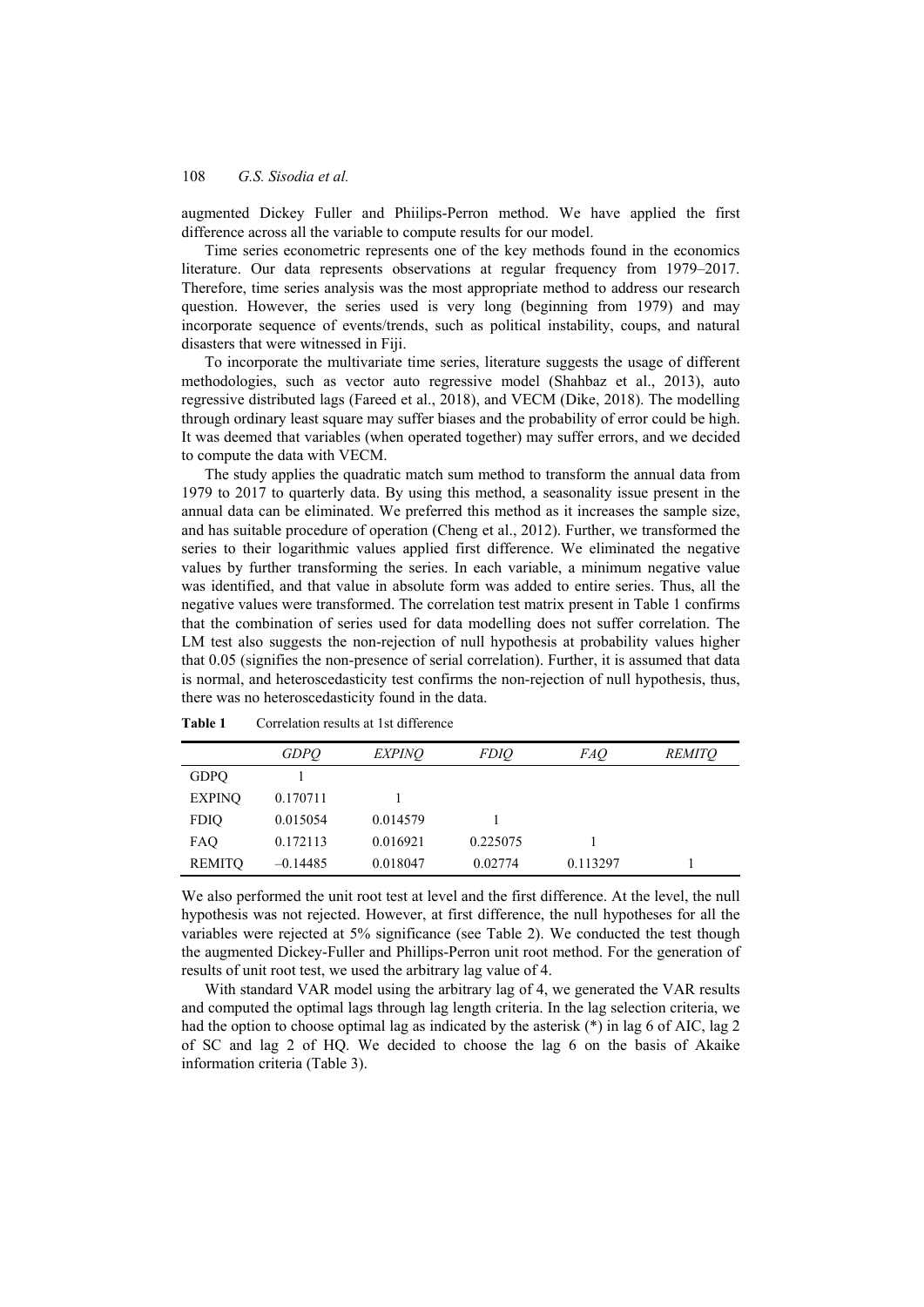|                     | <b>Augmented Dickey-Fuller test</b><br>P-values<br><i>T</i> -statistics |        | Phillips-Perron test |          |  |
|---------------------|-------------------------------------------------------------------------|--------|----------------------|----------|--|
|                     |                                                                         |        | <i>T</i> -statistics | P-values |  |
| At level            |                                                                         |        |                      |          |  |
| <b>GDP</b>          | 0.458026                                                                | 0.9847 | $-0.271183$          | 0.9251   |  |
| Export              | $-0.343643$                                                             | 0.9142 | $-0.977507$          | 0.7603   |  |
| Foreign aid         | $-0.23035$                                                              | 0.9306 | $-1.119432$          | 0.7074   |  |
| <b>FDI</b>          | $-1.428006$                                                             | 0.5666 | $-5.151746$          | 0.0000   |  |
| Remittances         | $-1.541728$                                                             | 0.5099 | $-1.564617$          | 0.4982   |  |
| At first difference |                                                                         |        |                      |          |  |
| <b>GDP</b>          | $-4.551689$                                                             | 0.0003 | $-6.025456$          | 0.0000   |  |
| Export              | $-5.276002$                                                             | 0.0000 | $-5.698314$          | 0.0000   |  |
| Foreign aid         | $-4.305431$                                                             | 0.0006 | $-6.075877$          | 0.0000   |  |
| <b>FDI</b>          | $-6.372402$                                                             | 0.0000 | $-12.95346$          | 0.0000   |  |
| Remittances         | $-4.535139$                                                             | 0.0003 | $-5.8284$            | 0.0000   |  |

**Table 2** Unit root test results without structural breaks

| <b>Table 3</b> |  |  | VAR lag order selection criteria |  |
|----------------|--|--|----------------------------------|--|
|----------------|--|--|----------------------------------|--|

| Lag      | LogL      | LR.       | <b>FPE</b>  | AIC          | SC           | HQ           |
|----------|-----------|-----------|-------------|--------------|--------------|--------------|
| $\theta$ | 266.6923  | <b>NA</b> | 5.17e-09    | $-4.891444$  | $-4.766546$  | $-4.840812$  |
| 1        | 1,036.533 | 1,453.345 | $4.65e-15$  | $-18.81371$  | $-18.06432$  | $-18.50992$  |
| 2        | 1,141.739 | 188.7805  | $1.04e-15$  | $-20.31288$  | $-18.93900*$ | $-19.75593*$ |
| 3        | 1,151.609 | 16.78713  | $1.39e-15$  | $-20.03007$  | $-18.03169$  | $-19.21995$  |
| 4        | 1,158.241 | 10.66176  | $1.99e-15$  | $-19.68675$  | $-17.06388$  | $-18.62347$  |
| 5        | 1.251.504 | 141.2019  | $5.69e-16$  | $-20.96269$  | $-17.71533$  | $-19.64626$  |
| 6        | 1.291.610 | 56.97214* | $4.45e-16*$ | $-21.24504*$ | $-17.37318$  | $-19.67544$  |
| 7        | 1,303.001 | 15.11803  | $6.04e-16$  | $-20.99068$  | $-16.49433$  | $-19.16792$  |
| 8        | 1.311.093 | 9.982549  | 8.88e-16    | $-20.67464$  | $-15.55380$  | $-18.59872$  |

Notes: \*indicates lag order selected by the criterion.

LR: sequential modified LR test statistic (each test at 5% level).

FPE: final prediction error.

AIC: Akaike information criterion.

SC: Schwarz information criterion.

HQ: Hannan-Quinn information criterion.

The null hypothesis of no cointegration is also rejected in the model. Unrestricted cointegration rank test with trace and maximum eigenvalue generated through the Johansen cointegration testing suggests that at least one equation is cointegrated. Since the equations were found cointegrated, we chose to model the data through VCEM using the optimal lag 6.

The error correction term in the model for the long run is represented as:

$$
ECT_{t-1} = Y_{t-1} - aX1_{t-1} - bX2_{t-1} - cX3_{t-1} - dX4_{t-1} - \varepsilon_{t-1}
$$
 (3)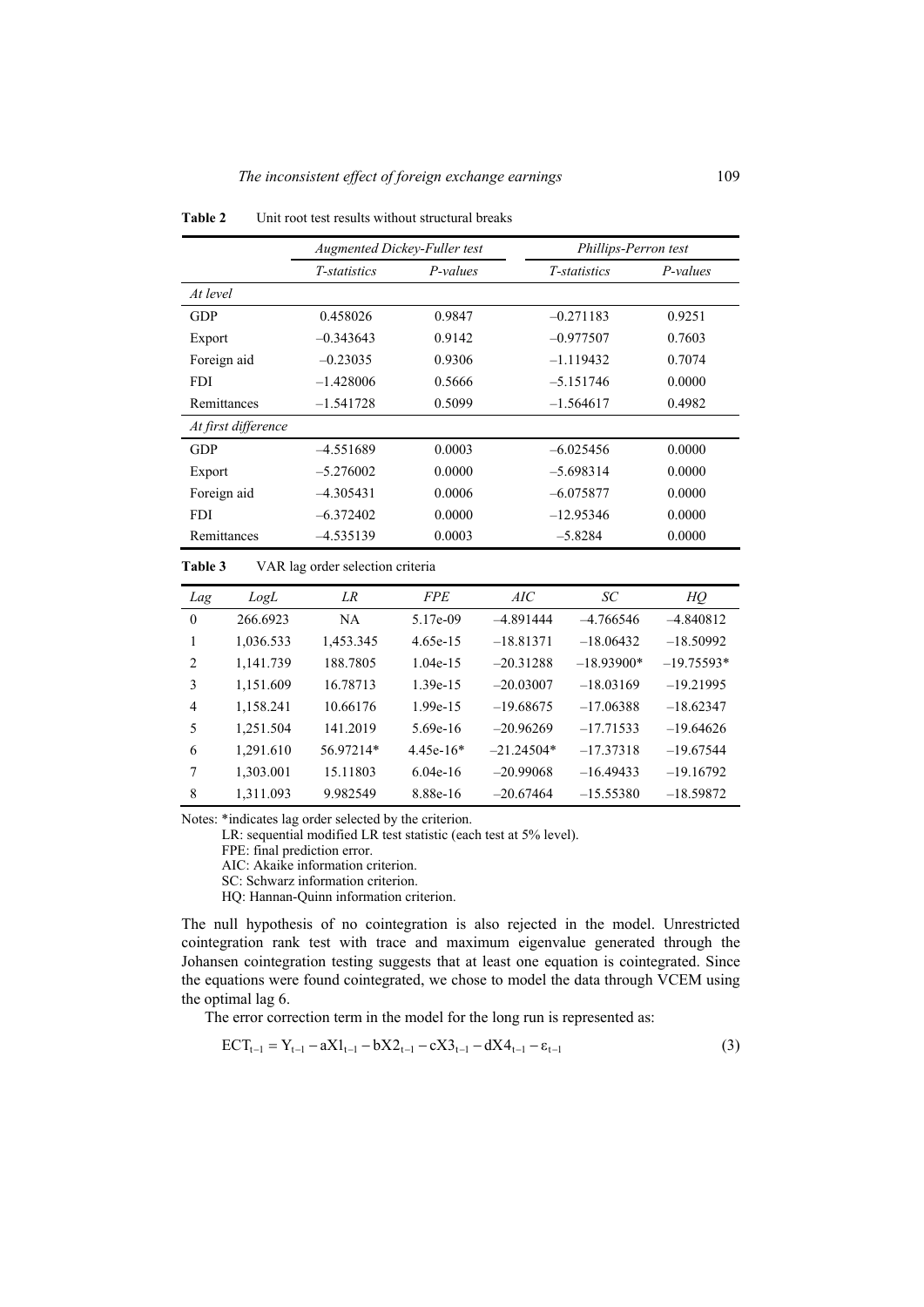$$
ECT_{t-1} = 1.000 Y_{t-1} + 0.2496 X1_{t-1} - 0.5328 X2_{t-1}
$$
  
-0.2986 cX3<sub>t-1</sub> - 0.0351 X4<sub>t-1</sub> -  $\varepsilon_{t-1}$  (4)

where ECT represents the error correction term and  $t - 1$  represents lag 1. Y represents GDP, X1, X2, X3 and X4 represents the explanatory variables.

Table 4 represents the long run results obtained through the VECM model.

| $^+$ Dependent<br>variable = $GDP$ |              | Model 1 |                         |                                     | Model 2 |        |
|------------------------------------|--------------|---------|-------------------------|-------------------------------------|---------|--------|
| $^{\dagger}$ Variable              | Coefficient  |         | Std. error t-statistics | Coefficient Std. error t-statistics |         |        |
| Export                             | $-0.2496$    | 0.2003  | 1.24585                 | $0.5101***$                         | 0.1051  | 4.8519 |
| Foreign aid                        | $0.53288***$ | 0.14613 | 3.6465                  |                                     |         |        |
| <b>FDI</b>                         | $0.2986***$  | 0.0488  | 6.1132                  |                                     |         |        |
| Foreign aid $\times$ FDI           |              |         |                         | $0.0130***$                         | 0.0029  | 4.4119 |
| Remittances                        | 0.0351       | 0.04939 | 0.7106                  | $0.1420***$                         | 0.0260  | 5.4561 |
| constant                           |              | 3.0718  |                         |                                     | 6.398   |        |
| R-squared                          |              | 0.64    |                         |                                     | 0.65    |        |
| Adjusted R-squared                 |              | 0.54    |                         |                                     | 0.58    |        |
| <b>F-statistics</b>                |              | 6.13    |                         |                                     | 8.4     |        |

**Table 4** Results of VECM in the long run

Notes: <sup>+</sup>The variables represented in the table are in the logarithmic form.

\*\*\*Represents the significance at 5% level.

For model 1, the long run result of Johansen cointegration and VECM indicates that foreign aid and FDIs are positively and significantly associated to the economic development of Fiji Islands. A unit change in FDI and foreign aid improves GDP by 0.29 and 0.53 respectively. However, exports and remittances were found insignificant. In model 2, it is assumed (see discussion section) that both foreign aid and FDI will be used for the development purpose. Thus, in the long run, the joint effect of the variables (FDI and foreign aid) on the GDP is also found to be significant and positive. Additionally, in the long run, the joint effect of these variables (FDI and foreign aid) increase exports and remittances to a significant level at 1%. The joint effect of FA and FDI presented through model 2 signifies that a unit change in FA and FDI increases economic growth by 0.013 at 1% level. Eventually, the unit changes in exports and remittances also significantly boost GDP by 0.51 and 0.14 respectively.

The ECT value of the VECM in the short run is obtained to be  $-0.067$ . Thus, the previous period's deviation from the long run equilibrium is corrected in the current period as an adjustment speed of 6.7%. Remittances in the short run (at the lag 4) play a significant role in the improvement of GDP. Nevertheless, the robustness and validation tests in details with multiple periods and scenarios is a part of our next consecutive study. The proposed study highlights the contrasting and similar effects under different periods.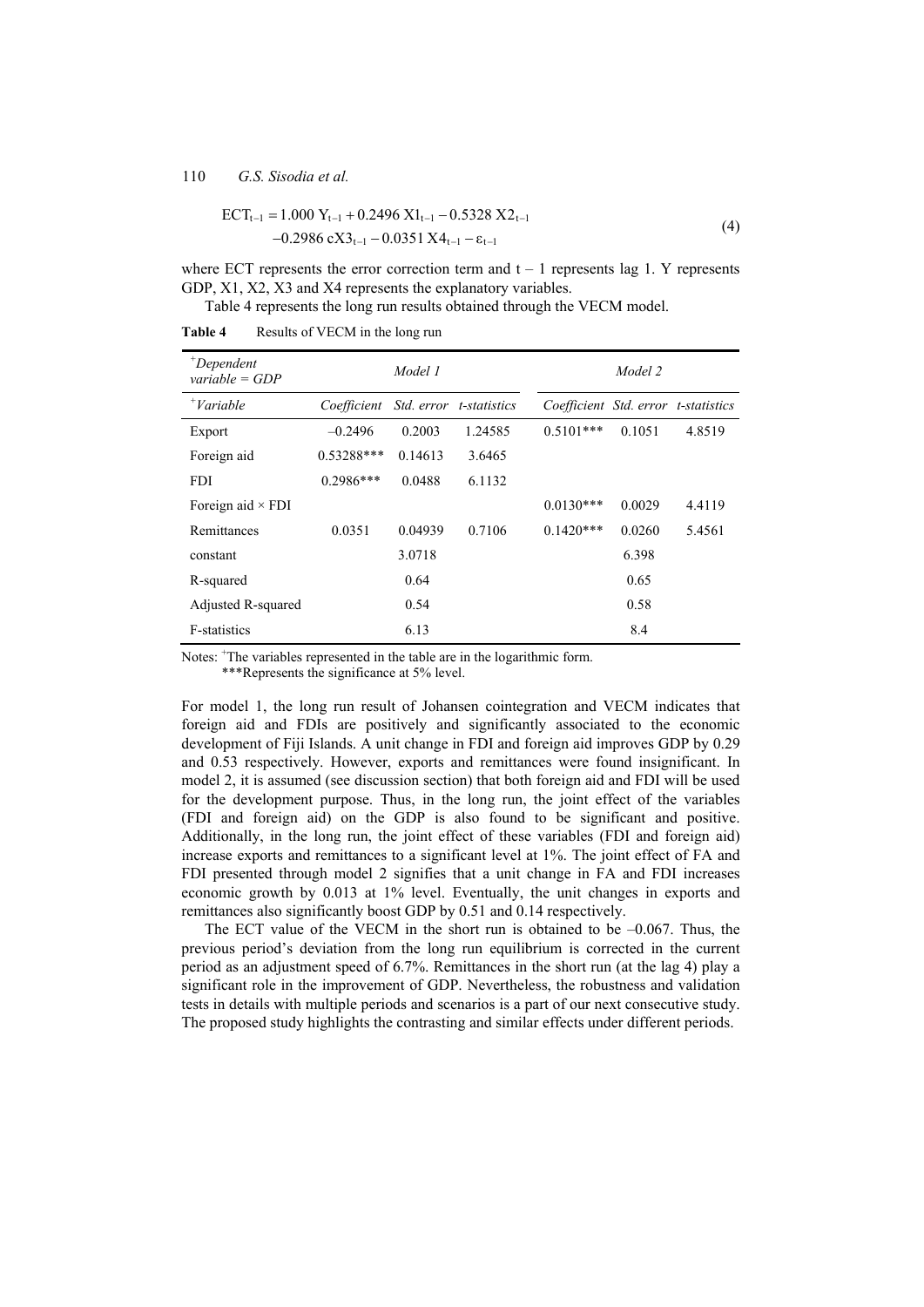### **4 Discussion and policy**

Findings on the impact of foreign aid in countries that share similar contexts provide inconsistent results. Even within the same country, depending on the selected data time frame, foreign aid provides a different outcome on economic growth. Ekanayake and Chatrna (2010) performed a study on 85 developing countries covering Asia, Africa, Latin America, and the Caribbean. Their findings revealed that only the African region showed a positive impact of foreign aid on economic growth; whereas, the Asian, Latin American and Caribbean regions showed negative impacts. The inconsistent results examined during the literature review, along with the findings of the present study, raise the debate on how country specific contexts might impact the effect of foreign aid in each specific scenario. The findings of the research apply specifically to developing economies.

In the case of Fiji, Gounder (2001a, 2001b) concluded that foreign aid had a significant positive effect in Fiji's economic growth, while Rao et al. (2007) reported a negligible impact of foreign aid on economic growth for Fiji. Prior to these two studies, Boone (1996) suggested that the characteristics of the government within the country that receives foreign aid, play a major role on the effectiveness of such aid. During the period considered in this study, Fiji suffered fours coups d'état. The first two occurred along 1987, followed by the year 2000 coup and the 2006 coup. These four coups had a direct impact on Fijis economical context, especially during the first 12 to 18 months after each coup. The 35 years selected time frame for this study can mitigate the impact of these coups.

The present study findings suggest that foreign aid has a positive impact on Fiji's economic growth. Its contribution becomes vital (0.53, model 1), when compared to the rest of the variables under study. The literature review and the findings of this study support the view that the political, as well as the economic context of the country have a direct impact on the effect of foreign aid in each recipient country. In order to effectively allocate foreign aid to countries in need, there has to be a case by case study that will determine the impact of such aid in the specific economic, political and temporal context of the country. This way, foreign aid allocation may maximise its impact, according to the peculiarities of each country and region. In certain countries and contexts other type of actions that governments can have more control over, and subsequently implement policies to support, might provide a far more positive effect on the economy, than the allocation of foreign aid. Furthermore, the type of foreign aid received (project-based, voluntary-based etc.) might also alter its effect on country growth. Therefore, we recommend a more proactive government support on the factors that have a positive impact in fostering exports and FDI.

The studies by Marković and Marković (2015) and Berg and Schmidt (1994) have indicated that increase in exports stimulates economic growth. Based on previous results, and on the findings of this research, it is highly recommended to government to focus on fostering exports, as the model reveals they provide the highest positive impact (0.51, model 2) in order to raise its economic growth. In order to foster exports growth, Fijian Government has initiated to support the local entrepreneurs and encourage them to produce goods made up of locally available raw materials that can be exported to nearby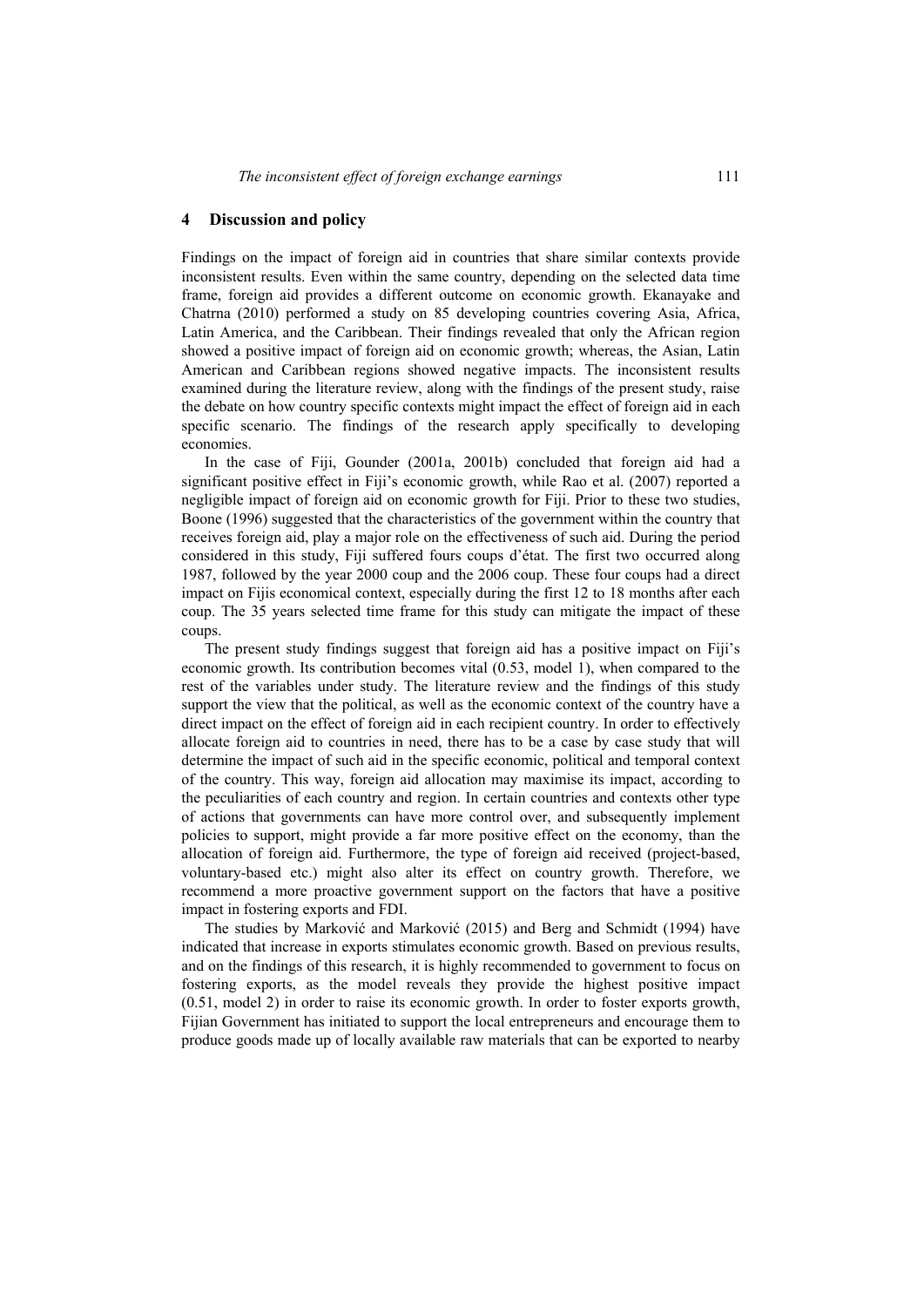countries. Thus, it is expected that exports, and therefore GDP, can be increased in the near future. Furthermore, Fiji being an export hub for the Pacific Island States (PIC), and considering one third of its exports are re-exports, building a logistic infrastructure that adds value to this trade will further positively impact Fiji's economic development.

FDI represents the third variable with a greater positive impact on Fiji's economic growth (0.29, model 1). Gani (1999) identified the positive impact of FDI in Fiji. This result is also aligned with Jayaraman and Choong (2006) and Feeny et al. (2014). FDI in Fiji during the last twenty years was focused on mining exploration, primary products processing and especially the development of the tourism industry. Based on the strong positive impact of exports on Fiji's economic growth, government policies should foster the synergies than can arise by directing FDI towards enhancing the capacities of Fiji to increase its export capacity, such as value investment on technology that generates high returns. This way, two variables that have a positive effect on Fiji's economic growth, could complement each other.

With regard to personal remittances, the literature also provides support in favour of the positive impact on GDP growth. This is aligned with the findings of the present study. According to Stahl and Arnold (1986), the use of personal remittances for consumption and investment purposes would have a positive impact on economic growth due to the possible multiplier effects. Our results are also supported by the study of Kumar (2010b) that found the positive and significant relationship between remittances and economic growth in Fiji using the bounds test analytical method based on a data from 1979–2007. The results from Sami (2013), conducted on Fiji, also found that remittances represent a positive and significant impact on the economic growth. Therefore, the increase of personal remittances through bank transfers should be considered. One of the positive consequences would be that banks will count on more capital to finance the local enterprises. Furthermore, as Barnett and Sergi (2018) state, the development of the banking system in emerging economies will contribute to a more reliable financial system. As the country progresses on a stable financial and political situation, more Fijian residents abroad will feel it is safer to send their savings home, further benefiting Fiji's economic growth. Political stability represents one factor in which the internal forces have a strong command. Therefore, policies that support stability and run away from past turmoil periods, will have a positive impact on the flow of remittances and will foster GDP's growth. Furthermore, as Mishra et al. (2016) state, developing countries would benefit by implement economic policies to enhance their competitiveness through economic and institutional reforms that promotes a stable political and economic context. According to Fernandez et al. (2018) each country distinctive competencies might also impact competitiveness.

The last finding of this study came from a thorough analysis of the results by inquiring about the possible combinations of the variables and its potential synergetic effects. As a result of this analysis, we identified a positive relation between FDI and foreign aid. When both variables are present in Fiji's economy, their combination provides an extended positive impact on growth (0.13, model 2). This synergy implies that policies implemented to foster FDI and foreign aid will have the individual positive impact of each of them, plus an additional positive effect coming from their combination.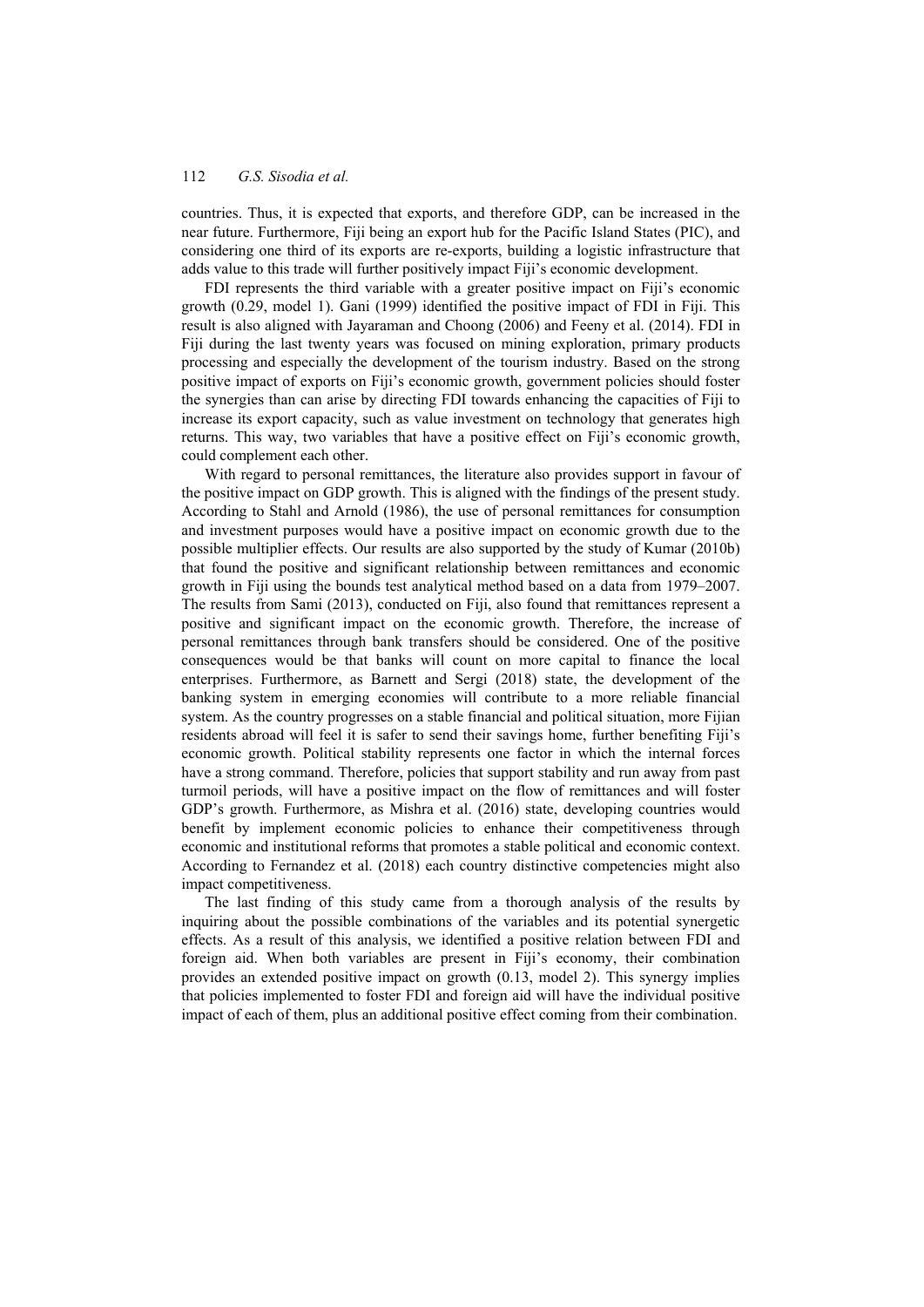### **5 Limitations and conclusions**

Fiji suffered four coups d'état during the timeline of this study. The year right after each coup, all the variables behaved differently, without a consistent trend. As an example, foreign aid increased the year after the two 1987 coups (May and October) and decreased the years after the 2000 and the 2006 coup (The World Bank Report, 2018). The impact of the coups on the economic variables might depend on the success of each coup and the different expectations that emerged from each of them. Due to the nature and disparity of the impact, length, and outcomes of each of the coups, they are not taken into consideration as a critical consistent impact factor in the present study and its economic consequences will be specifically addressed in a future line of research.

One more limitation encountered in this study was the lack of data and reports on the personal remittances sector from the Reserve Bank of Fiji and the Fiji Revenue and Customs Authority. Thus, the model results rely on the third party data (World Bank).

The purpose of this study was to explore the effects of foreign exchange earnings from exports, personal remittances, FDI and foreign aid on Fiji's GDP. Fiji is one of the most important countries in the South Pacific region with a different government structure and a unique geographical location that is prone to major disasters. This makes Fiji a key country as a recipient of external funds. However, if such funds are not allocated effectively, their positive impact will be reduced. This study supports the point of view on the positive impact on GDP from personal remittances, exports, FDI and foreign aid in low income countries prone to natural disasters, while presenting a special case on the positive aggregate impact of FDI and foreign aid in Fiji's GDP growth.

According to the research findings, policy development in Fiji should be based in three criteria: prioritise the variables where government has a greater capacity to intervene, have a greater individual positive impact on economic growth, and present synergies that allow their combined effect to have even a higher impact on Fiji's GDP growth. This way, the implementation of policies that foster foreign aid and FDI will provide the highest positive impact on economic growth. The second combination of variables that might have an aggregate value is FDI and exports. If policies to attract FDI are directed towards the investment of physical and technological infrastructures to support export, synergies might arise to foster economic growth. Finally, foreign aid remains a key element to support Fiji's economy, especially during times of special hardship such as natural disasters.

For the conducting of the current study, a due care has been taken while data collection, modelling and representation of results; nevertheless, the study can further be enhanced by splitting positive economic growth periods and negative ones in order to improve the robustness of the results. The combined effect of foreign aid and FDI will also be addressed during these periods in the future line of research. Additionally, we also plan to conduct a macroeconomic modelling of the data of Pacific countries to understand the overall effect of foreign exchange earnings in each region, in order to accomplish the successful allocation of scarce funds to foster economic growth. Finally, the growth of national income will be used in the following research as a proxy to economic growth in order to compare and contrast the results for the present study.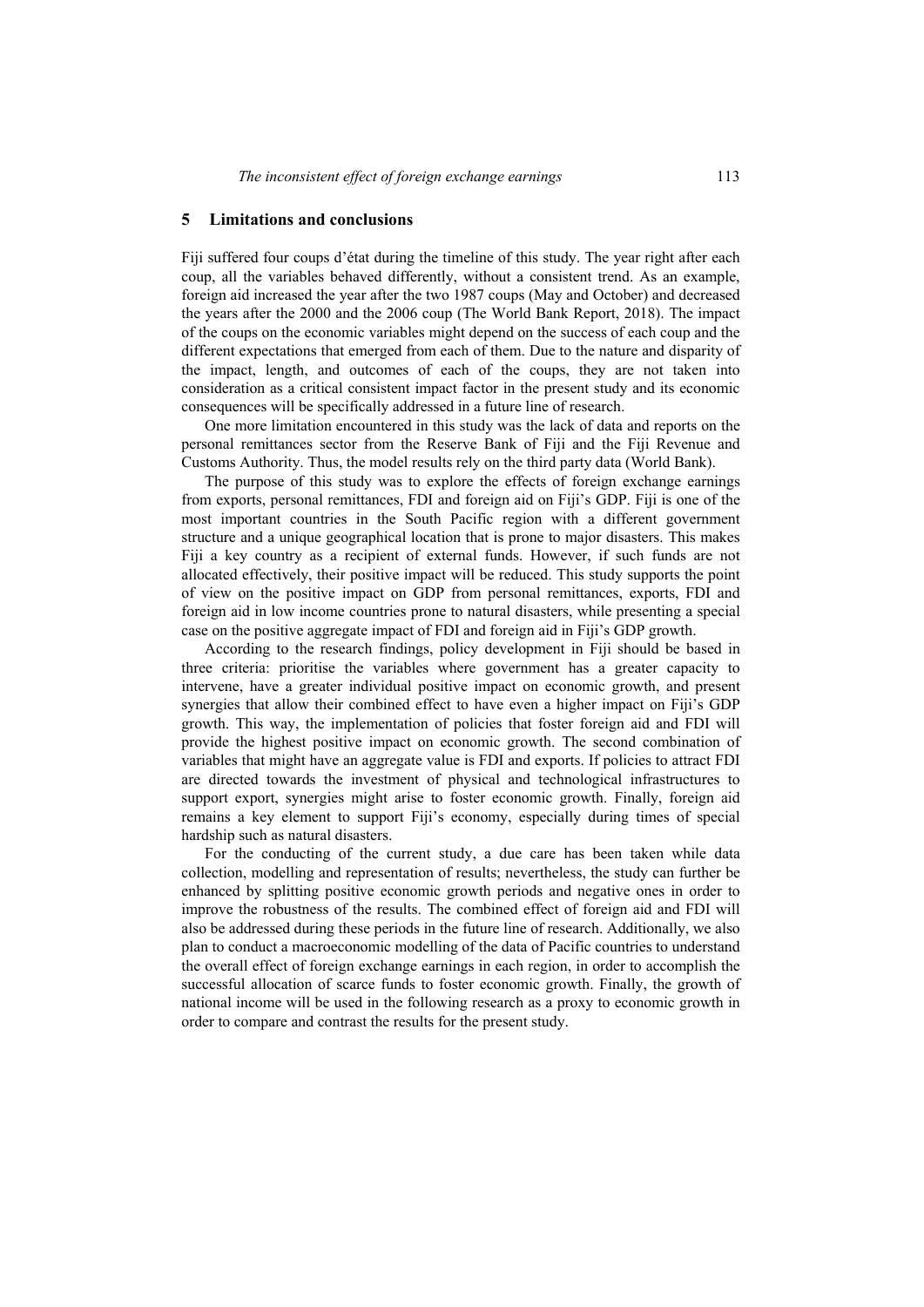### **Acknowledgements**

Authors are grateful to the students of University of South Pacific who helped with data collection and other supports. The authors are also thankful to the University of the South Pacific, Ajman University and the University of Science and Technology of Fujairah for using the resources. We also acknowledge that we have not received any funding for the execution of this project.

### **References**

- Ahmad, S., Shamsuddin, A. and Treadgold, M. (2012) 'A monetary analysis of foreign exchange market disequilibrium in Fiji', *International Journal of Economic Policy in Emerging Economies*, Vol. 5, No. 1, pp.66–81.
- Al Mamun, M. and Sohag, K. (2015) 'Revisiting the dynamic effect of foreign direct investment on economic growth in LDCs', *International Journal of Economic Policy in Emerging Economies*, Vol. 8, No. 2, pp.97–118.
- Barnett, W.A. and Sergi, B.S. (2018) *Banking and Finance Issues in Emerging Markets*, Vol. 25, Emerald Group Publishing [online] https://www.emerald.com/insight/publication/doi/10.1108/ S1571-0386201825.
- Berg, H.V.D. and Schmidt, J.R. (1994) 'Foreign trade and economic growth: time series evidence from Latin America', *Journal of International Trade & Economic Development*, Vol. 3, No. 3, pp.249–268.
- Boone, P. (1996) 'Politics and the effectiveness of foreign aid', *European Economic*, Vol. 40, No. 2, pp.289–329.
- Burnside, C. and Dollar, D. (1997) *Aid, Policies, and Growth*, World Bank Policy Research Paper No. 1777, World Bank, Washington DC.
- Burnside, C. and Dollar, D. (2004) *Aid, Policies, and Growth: Revisiting the Evidence*, World Bank Policy Research Paper No. 0-2834, World Bank, Washington DC.
- Camelia, M. and Sanjay, G.R. (2009) *Development Aid and Economic Growth: a Positive Long Run Relation*, International Monetary Fund Working Paper WP/09/118.
- Chami, R., Fullenkamp, C. and Jahjah, S. (2005) 'Are immigrant remittance flows a source of capital for development?', *IMF Staff Papers*, Vol. 52, No. 1, pp.55–81.
- Chen, H. and Jayaraman, T. (2016) 'Role of financial sector in the remittances-growth nexus in Fiji', *Remittances Review*, Vol. 1, No. 1, pp.17–36.
- Chen, H. and Singh, B. (2014) 'Foreign aid and labor productivity in Fiji: an empirical investigation within an endogenous production framework', *International Journal of Applied Economics*, Vol. 11, No. 1, pp.60–77.
- Cheng, M., Chung, L., Tam, C.S., Yuen, R., Chan, S. and Yu, I.W. (2012) *Tracking the Hong Kong Economy*, Occasional Paper, No. 3 [online] https://www.hkma.gov.hk/media/eng/publicationand-research/research/occasional-papers/HKMAOP12\_03.pdf (accessed 3 March 2019).
- Chrysostome, E.V. and Lupton, N.C. (2011) 'Characteristics and performance of Japanese foreign direct investment in Africa', *International Journal of Economic Policy in Emerging Economies*, Vol. 4, No. 1, pp.54–77.
- Crespo-Cuaresma, J. and Wörz, J. (2003) *On Export Composition and Growth*, University of Vienna, Department of Economics, Vienna, Austria; and Vienna Institute, Vienna.
- Dike, C. (2018) 'Effects of foreign direct investment in Sub-Saharan Africa economic growth: evidence from panel data analysis', *International Journal of Economics and Financial Issues*, Vol. 8, No. 2, pp.255–261.
- Dreher, P.A. (2015) *Does Foreign Aid Boost Growth?*, World Economic Forum, 22 October [online] https://www.weforum.org/agenda/2015/10/does-foreign-aid-boost-growth/.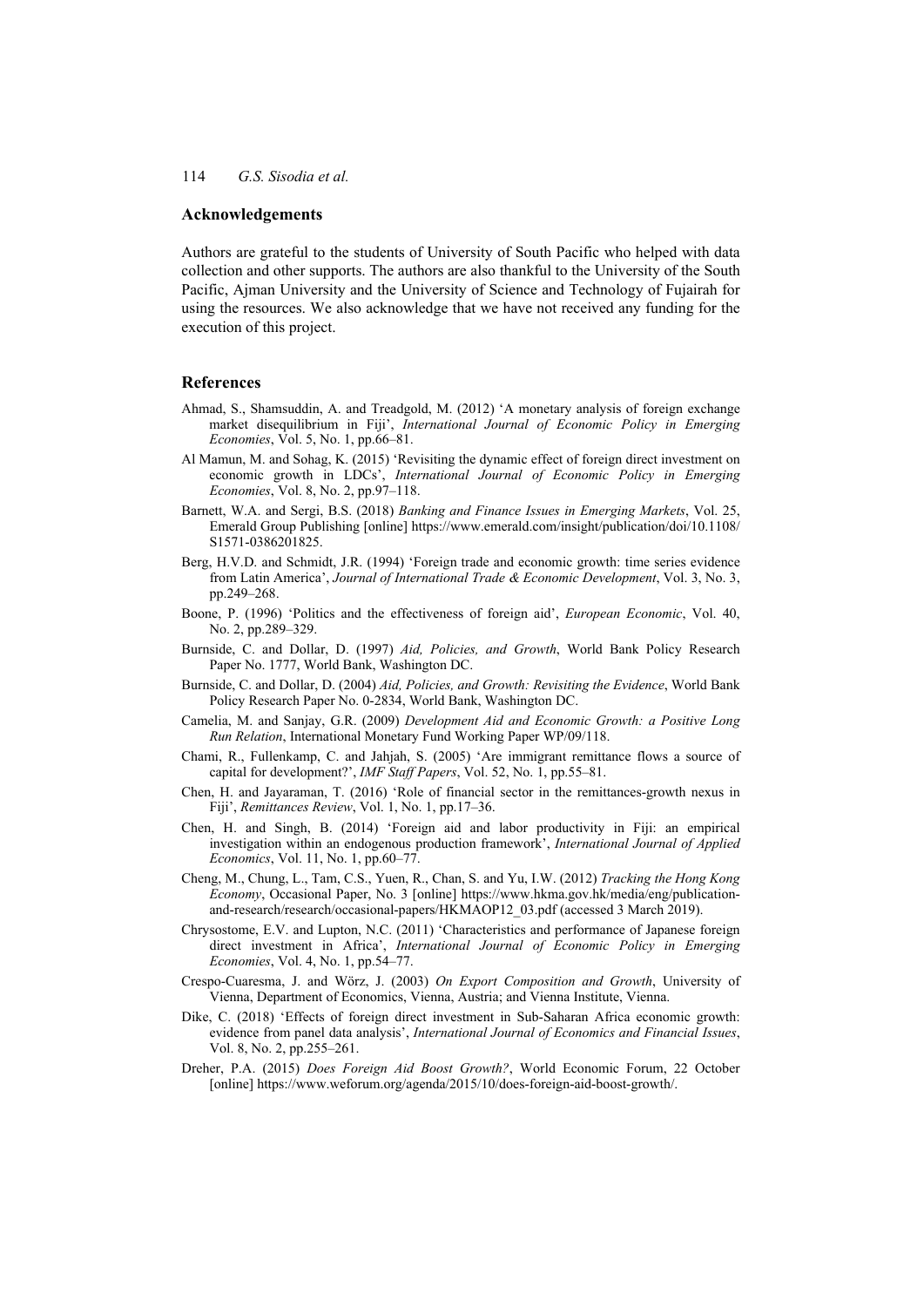- Dritsaki, C. and Stiakakis, E. (2014) 'Foreign direct investments, exports, and economic growth in Croatia: a time series analysis', *Procedia Economics and Finance*, Vol. 14, pp.181–190.
- Easterly, W. (2003) 'Can foreign aid buy growth?', *The Journal of the Economic Perspectives*, Vol. 17, No. 3, pp.23–48.
- Ekanayake, E.M. and Chatrna, D. (2010) 'The effect of foreign aid on economic growth in developing countries', *Journal of International Business and Cultural Studies*, Vol. 3, p.1.
- Fareed, Z., Meo, M.S., Zulfiqar, B., Shahzad, F. and Wang, N. (2018) 'Nexus of tourism, terrorism, and economic growth in Thailand: new evidence from asymmetric ARDL cointegration approach', *Asia Pacific Journal of Tourism Research*, Vol. 23, No. 12, pp.1129–1141.
- Fasanya, I.O. and Onakoya, A.B.O. (2012) 'Does foreign aid accelerate economic growth? An empirical analysis for Nigeria', *International Journal of Economics and Financial Issues*, Vol. 2, No. 4, pp.423–431.
- Fayissa, B. (2008) *The Impact of Remittances on Economic Growth and Development in Africa*, Department of Economics and Finance, Middle Tennessee State University, Tennessee.
- Feeny, S., Iamsiraroj, S. and McGillivray, M. (2014) 'Growth and foreign direct investment in the Pacific Island countries', *Economic Modelling*, Vol. 37, pp.332–339.
- Fernandez, A.I., Lara, P.R., Ugalde, M.C. and Sisodia, G.S. (2018) 'Distinctive competencies and competency-based management in regulated sectors: a methodological proposal applied to the pharmaceutical retail sector in Spain', *Journal of Retailing and Consumer Services*, Vol. 42, pp.29–36.
- Gani, A. (1999) 'Foreign direct investment in Fiji', *Pacific Economic Bulletin*, Vol. 14, No. 1, pp.87–92.
- Giuliano, P. and Ruiz-Arranz, M. (2009) 'Remittances, financial development, and growth', *Journal of Development Economics*, Vol. 90, No. 1, pp.144–152.
- Gounder, R. (2001a) 'An empirical investigation of development assistance and growth for the case of Fiji', *International Journal of Social Economics*, Vol. 28, No. 3, pp.278–294.
- Gounder, R. (2001b) 'Aid-growth nexus: empirical evidence from Fiji', *Applied Economics*, Vol. 33, No. 8, pp.1009–1019.
- Greenaway, D., Hine, R.C. and Wright, P. (1999a) 'An empirical assessment of the impact of trade on employment in the United Kingdom', *European Journal of Political Economy*, Vol. 15, No. 3, pp.485–500.
- Greenaway, D., Morgan, W. and Wright, P. (1999b) 'Exports, export composition and growth', *Journal of International Trade and Economic Development*, Vol. 28, Nos. 3–4, pp.278–294.
- Griffin, K.B. and Enos, J.L. (1970) 'Foreign assistance: objectives and consequences', *Economic Development and Cultural Change*, Vol. 18, No. 3, pp.313–327.
- Hamid, H.A.E.A. (2013) 'Foreign aid and economic growth in Egypt: a cointegration analysis', *International Journal of Economic and Financial Issues*, Vol. 3, No. 3, pp.743–751.
- Hansen, H. and Tarp, F. (2001) 'Aid and growth regressions', *Journal of Development Economics*, Vol. 64, No. 2, pp.547–570.
- Iamsiraroj, S. (2016) 'The foreign direct investment-economic growth nexus', *International Review of Economics & Finance*, Vol. 42, pp.116–133.
- Jahfer, A. and Inoue, T. (2014) 'Financial development, foreign direct investment and economic growth in Sri Lanka', *International Journal of Economic Policy in Emerging Economies*, Vol. 7, No. 1, pp.77–93.
- Jayaraman, T.K. and Choong, C.K. (2006) 'Foreign direct investment in the south Pacific island countries: a case study of Fiji', *World Review of Entrepreneurship, Management and Sustainable Development*, Vol. 2, No. 4, pp.309–322.
- Kumar, M. (2010a) 'Causal relationship between stock price and exchange rate: evidence for India', *International Journal of Economic Policy in Emerging Economies*, Vol. 3, No. 1, pp.85–101.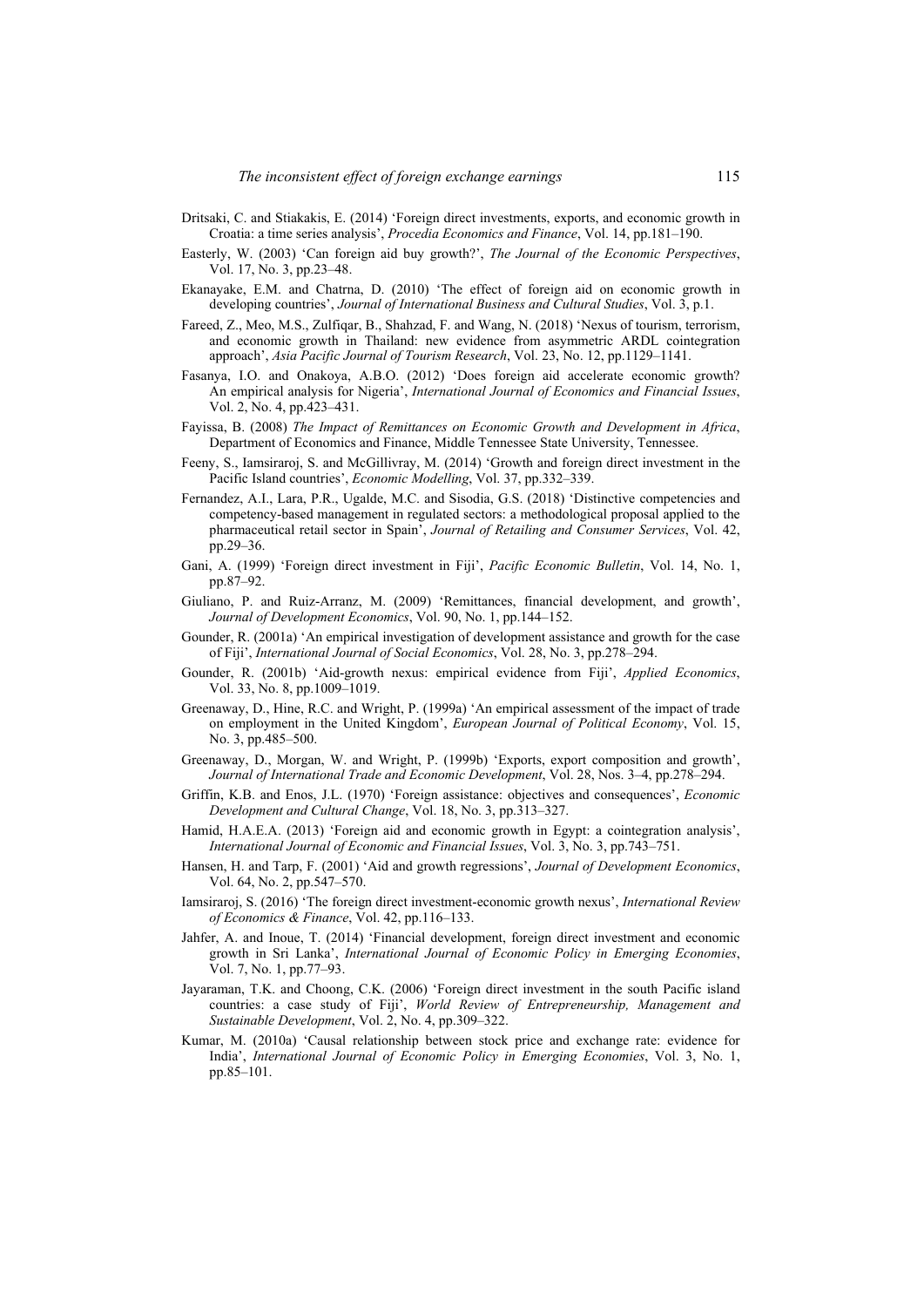- Kumar, R. R. (2010b) 'Growth and remittance nexus in the Fiji Islands: an investigation using bounds test analysis', SSRN 1566626 [online] https://papers.ssrn.com/sol3/papers.cfm? abstract  $id=1566626$  (accessed 18 January 2019).
- Lee, J.W. and Brahmasrene, T. (2013) 'Investigating the influence of tourism on economic growth and carbon emissions: evidence from panel analysis of the European Union', *Tourism Management*, Vol. 38, pp.69–76.
- Lensink, R. and White, H. (2001) 'Are there negative returns to aid?', *Journal of Development Studies*, Vol. 37, No. 6, pp.42–65.
- Makun, K.K. (2018) 'Imports, remittances, direct foreign investment and economic growth in Republic of the Fiji Islands: an empirical analysis using ARDL approach', *Kasetsart Journal of Social Sciences*, Vol. 39, No. 3, pp.439–447.
- Mallik, G. (2008) 'Foreign aid and economic growth: a cointegration analysis of the six poorest African countries', *Economic Analysis and Policy*, Vol. 38, No. 2, pp.251–260.
- Maniak, G. and Milaszewicz, D. (2008) 'Investment processes in Poland after 1990', *International Journal of Economic Policy in Emerging Economies*, Vol. 1, Nos. 2–3, pp.228–247.
- Marković, M. and Marković, I. (2015) 'Increasing exports the condition for achieving external and internal macroeconomic balance of the Republic of Serbia', *Teme: Casopis za Društvene Nauke*, Vol. 39, No. 4, pp.1183–1198.
- Mcmillan, L. (2011) *Foreign Aid and Economic Development*, School of Doctoral Studies (European Union) Journal, pp.158–165.
- Mishi, S. and Kapingura, F.M. (2013) 'Macroeconomic significance of remittances in developing countries', *International Journal of Economic Policy in Emerging Economies*, Vol. 6, No. 3, pp.238–253.
- Mishra, A.K., Rao, G. and Vishwanath, B. (2016) 'An assessment of competitiveness in emerging Asian economies with special reference to India', *International Journal of Economic Policy in Emerging Economies*, Vol. 9, No. 2, pp.127–144.
- Moreira, S.B. (2005) 'Evaluating the impact of foreign aid on economic growth: a cross country study', *Journal of Economic Development*, Vol. 30, No. 2, pp.25–49.
- Narayan, P.K. (2004) 'Economic impact of tourism on Fiji's Economy: empirical evidence from the computable general equilibrium model', *Tourism Economics*, Vol. 10, No. 4, pp.1–35.
- Narayan, P.K., Narayan, S. and Chand Prasad, B. (2008) 'Forecasting Fiji's exports and imports, 2003–2020', *International Journal of Social Economics*, Vol. 35, No. 12, pp.1005–1016.
- Nikensari, S.I., Santosa, P.B. and Sugiyanto, F.X. (2019) 'Economic stagnation in emerging market countries: should this justify Keynes's law?', *International Journal of Economic Policy in Emerging Economies*, Vol. 12, No. 3, pp.299–314.
- Nolintha, V. and Yee, L.S. (2016) 'Inequality in Laos and the role of FDI', *International Journal of Economic Policy in Emerging Economies*, Vol. 9, No. 3.
- Oprsal, Z., Harmáček, J. and Syrovátka, M. (2016) 'The allocation of Czech foreign aid in Sub-Saharan Africa: the influence of historical relationships', *International Journal of Economic Policy in Emerging Economies*, Vol. 9, No. 4, pp.325–343.
- Qasenivalu, M.T. (2008) *The Role and Impact of Services Sector on Economic Growth: an Econometric Investigation of Tourism and Air Services in Fiji (1968–2006)*, Massey University, Auckland.
- Ramirez, M. and Sharma, H. (2008) *Remittances and Growth in Latin America: A Panel Unit Root and Panel Cointegration Analysis*, Yale Economics Department Working Paper No. 51, SSRN [online] https://ssrn.com/abstract=1148225.
- Rao, B.B., Sharma, K.L., Singh, R. and Lata, N. (2007) *A Survey of Growth and Development Issues of the Pacific Islands*, United Nations University – World Institute for Development Economic Research, Helsinki.
- Rapetti, M., Skott, P. and Razmi, A. (2012) 'The real exchange rate and economic growth: are developing countries different?', *International Review of Applied Economics*, Vol. 26, No. 6, pp.735–753.